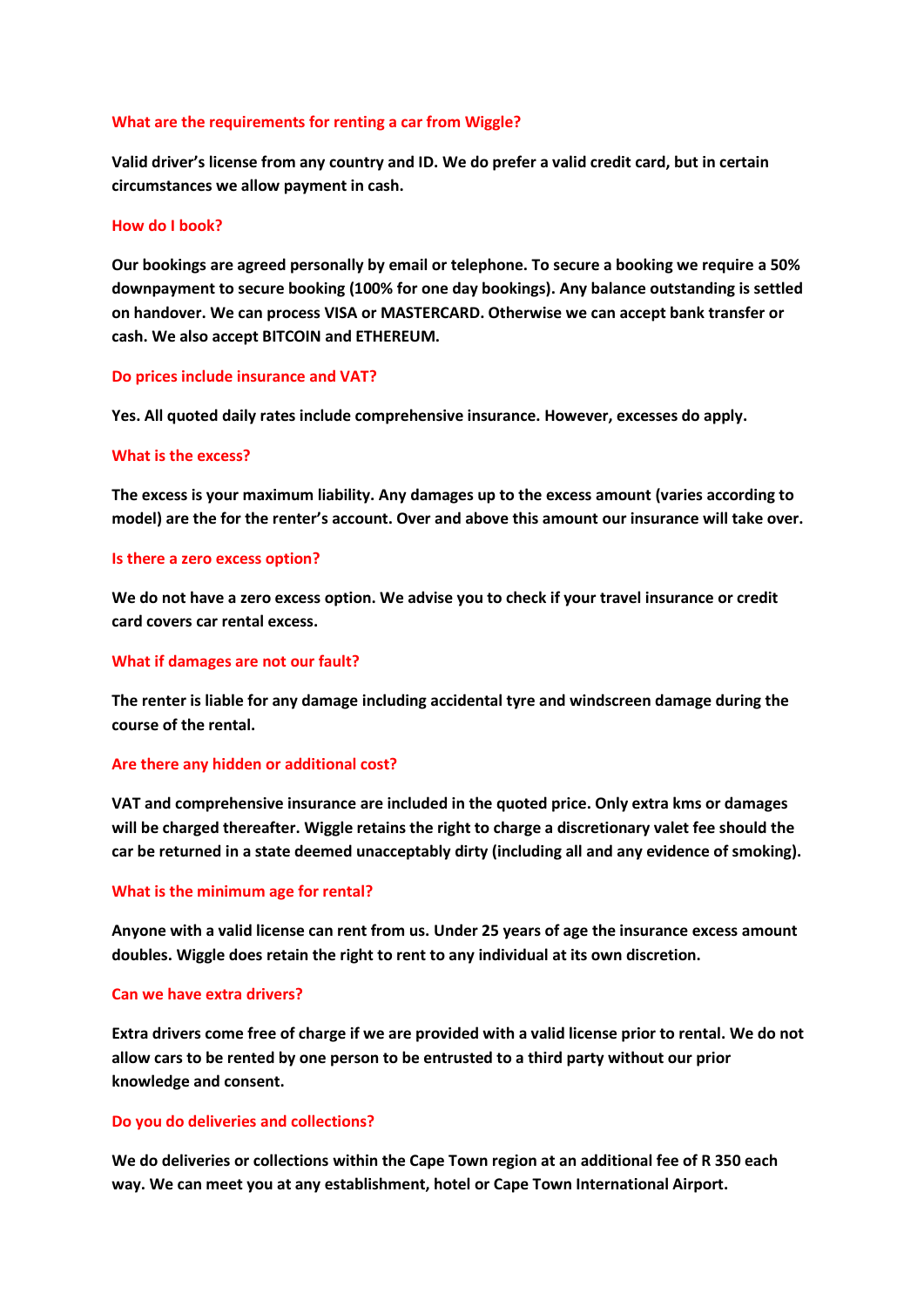## **Can we drop or collect the car in a different city in South Africa.**

**We are based in Cape Town so a one way fee. Typically George 3500 rand, Port Elizabeth 5000 rand, Durban 7000 rand.**

## **How do your Airport collections and drop offs work?**

**A Wiggle Car Hire team member will meet you at arrivals with a nameboard. Handover is a digital sign off. So no queuing, and a minimum of admin. On drop off we will either meet at the airport DROP AND GO ZONE / PARKADE 2 PUBLIC PICK UP AREA or ask you to drop the car with our Valet Parking partners in PARKADE 1.**

## **Which valet service do you work with at Cape Town International Airport?**

**Katanga Executive Parking (Yellow and Black branding and signboards) Cape Town International Airport, Level 1, Parkade 1, Central Boulevard, Matroosfontein, Cape Town, 7490 021 936 3600**

## **Do you offer chauffeur drives?**

**Yes! Generally, an additional R 1000 but rates will depend on itinerary and duration.** 

## **What do you do with my card details?**

**Your card details are stored securely in our reservation software which has a PCI compliance certificate.**

### **What if I want to rent vehicle for less than 24 hours?**

**You can return vehicle within the 24 hours. Although our rentals and rates are on a 24 hour basis.**

# **What are your cancellation policies?**

**For a cancellation at least 2 weeks prior to rental date we will refund 100%. For a cancellation less than 2 weeks prior the 50% booking fee will be lost.** 

### **What if an accident occurs?**

**Call us immediately. If there is another driver and witnesses involved get their contact details, addresses. Take pictures of damages on both vehicles. In case of accident requiring an insurance claim we will need a police report to be made. We will assist with this.** 

### **Can we swap cars during our rental?**

**Yes! We are the world's most flexible and personalised car rental company. We are always happy for our customers to experience different models from our fleet according to availability.**